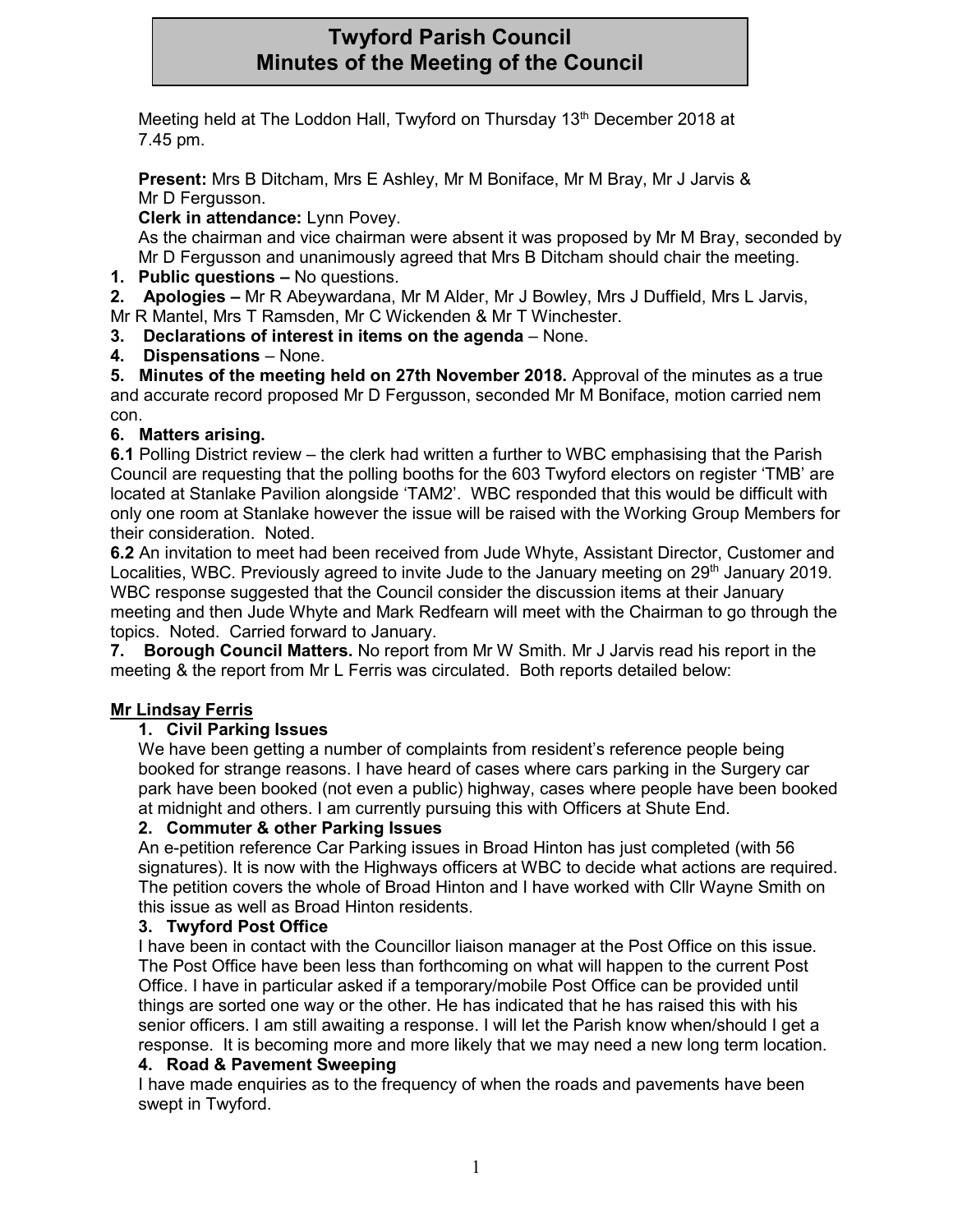Whilst I have seen the large lorry sweep Waltham Road frequently and the other part of Waltham Road on occasions, I have not seen evidence of any sweeping of pavements & of many side roads. I would find it helpful if Parish Councillors could advise me of what is their position in their parts of the Village. I am being told there is a schedule of sweeping, but I am not convinced it is necessarily being followed. Any assistance would be appreciated.

#### **5. WBC Council Items**

The New Leader of the Council Julian Magee-Sumner will formally be appointed at the 14th December Full Council at Shute End. He will also be appointing a New Executive. In addition to what was reported last month, Cllr Richard Dolinski has resigned both from the Conservative Party and as Exec member for Adult Social Services.

In addition the Council will be appointing a new Chief Executive at the 14th December Meeting. At this stage I cannot reveal the name as there are still a number of issues to resolve. There should be an announcement from the Council shortly.

#### **Mr John Jarvis**

- 1. I have been discussing with a local resident an allegation that WBC Traffic Wardens were issuing PCN's to those church members using the Twyford Surgery on a Sunday morning. I am able to confirm that whoever was issuing such tickets it was not Wokingham Borough Council as no PCN's have been issued recently in Loddon Hall Road. The WBC does not have a TRO to cover the Twyford Surgery as this is a privately owned car park. I would add that every PCN issued has to be dated and cover a road where a TRO applies. Without this information a PCN would be invalid. I have no knowledge of any PCN's being issued at or around midnight but if they were then they would have to be on a double yellow line where parking is not permitted 24 hours a day. I support this action to prevent parking on double yellow lines overnight.
- 2. I have carried out a survey of all the residents in Twyford as to the problem with parking and how this can be solved. Over the Christmas period I will be analysing the comments I have received with a view to presenting a solution that most of the residents of Twyford can and will support. I do not support picking off roads one by one and trying to solve this problem piecemeal. Every problem solved only moves this problem to another road and further disruption.
- 3. Wokingham are having problems with their main Post Office with the probable re-location to W H Smith. It appears that most of the Post Offices in the Country are being re-located to other stores which cause residents problems in getting all the services currently provided by Main Post Offices e.g. renewal of passports. The problem in Twyford is that Booze Bargain have ceased trading and stopped operating the post office. The old outlet appears to be reluctant to take back this post office as the returns are minimal. This is likely to be repeated throughout the country.
- 4. I understand Susan Parsonage has been appointed as our new Chief Executive and will be taking up her position in the middle of March next year. Julian McGhee Sumner will become the Leader of the Council on the 14<sup>th</sup> December 2018.
- 5. I can report that the Council has been partially successful in its discussions with the government over local finances and we will not be asked to have a negative Rate Support Grant next year. This success means that with our other cost saving measures which do not affect services we will be able to rebuild our contingency fund to over £10m following budget overspends this year in the Adult and Children services. It is extremely difficult to budget for these services as we have little control over who will require assistance during the year.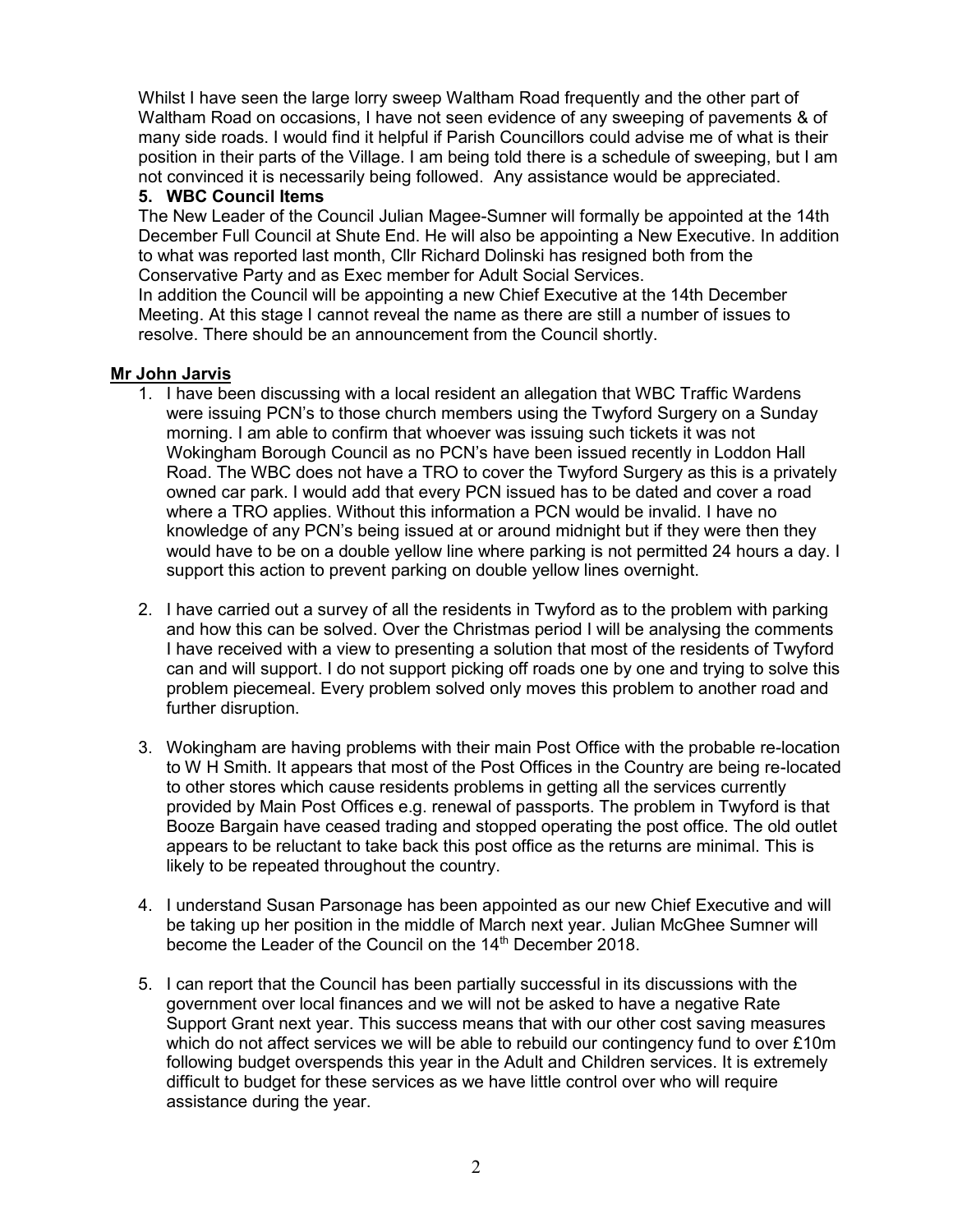- 6. One major success storey is that during this year we have managed to provide temporary help to those leaving hospital and requiring halfway help before returning to their own homes after a stay in hospital. We are continuing to build more temporary accommodation to those made homeless until we are able to provide new housing for them.
- 7. One of the Wards in the Wokingham Borough is running close to being 30% over the average electoral ward and when this happens it triggers an automatic boundary commission adjustment to maintain similar sized wards. When this happens an all out all in election instead of one third will be held after the boundaries have been adjusted. This could happen in 2020 or 2021.
- **8. Liaison with Ruscombe Parish Council** No representative present.

**9. Reports and to receive any recommendations from committees:**

9.1 **Planning and Amenities Committee & Neighbourhood Plan 04.12.18**

Mr J Jarvis highlighted 7.1,7.3, 12, 15.1, 15.3 & 15.4 & outlined the following: **Recommendation**: £525 (£175x3) monthly website management & development. Motion carried unanimously.

# 9.2 **Parish Lands Committee 06.12.18**

Mr D Fergusson highlighted 8.2,8.3, 9.2, 9.3 & 12.1 & outlined the following:

**Recommendation:** purchase 10 tonnes of scalpings at a cost of £235. Motion carried unanimously.

**Recommendation:** to approve the quote for £800 for tree works to be carried out at the London Road Allotments. Motion carried unanimously.

**Recommendation:** to approve the quote of £220 to purchase the handrail scaffolding parts for the London Road Allotments. Motion carried unanimously.

9.3 **Finance and General Purposes Committee 11.12.18**

Mr D Fergusson highlighted 8 & 11 & outlined the following:

**Recommendation:** approval of the amended Social Media Policy. Motion carried unanimously. **Recommendation:** a grant of £110 to Berkshire MS Therapy Centre. Motion carried unanimously.

**Recommendation:** a grant of £275 to ARC youth counselling. Motion carried unanimously.

9.4 **Fete Committee** – No meeting held.

9.5 **Other representatives reports** – None.

**10. To review which committee should have ownership of the website** – Mr D Fergusson proposed that the website should form part of the Finance Committee. Seconded by Mr M Boniface and unanimously agreed.

**11. Clerk's report** – None.

**12. Items to be discussed at the next meeting** – Item 6.2.

**13. Correspondence (circulated to councillors by email):**

13.1 WBC Postponement of Community Conference (circulated 22.11.18). Noted.

13.2 WBC NEWS: Food waste collections are coming (circulated 22.11.18). Noted.

13.3 Meeting with Parish and Town Councils (circulated 23.11.18). Noted.

13.4 Christmas cards received from Keep Mobile, Age Concern & St Mary's Church. Noted.

**14. List of authorised payments** – List dated 7.12.18. Proposed by Mr D Fergusson, seconded by Mr J Jarvis and unanimously agreed.

# **15. Dates of meetings:**

## **All meetings 7:45pm at Loddon Hall unless noted otherwise.**

| Ruscombe Parish Council meeting (LJ)    | 02.01.19 |
|-----------------------------------------|----------|
| Neighbourhood Plan Working Group        | 07.01.19 |
| (7:30pm Stanlake Pavilion)              |          |
| Neighbourhood Plan (7pm)                | 08.01.19 |
| <b>Planning and Amenities Committee</b> | 08.01.19 |